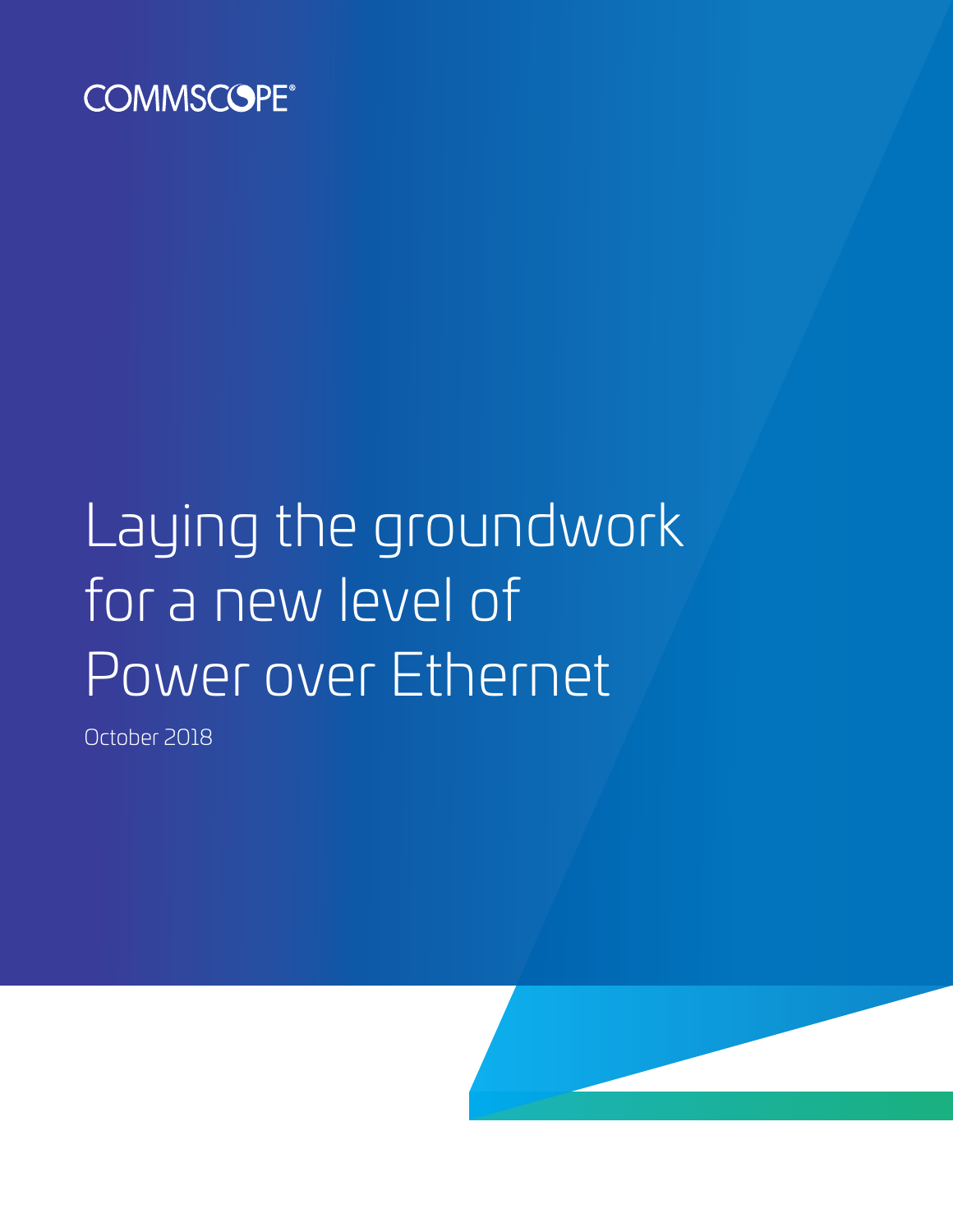# Table of contents

| Laying the groundwork for a new level of Power over Ethernet3 |  |
|---------------------------------------------------------------|--|
|                                                               |  |
|                                                               |  |
|                                                               |  |
|                                                               |  |
|                                                               |  |
|                                                               |  |
|                                                               |  |
|                                                               |  |
|                                                               |  |
|                                                               |  |
|                                                               |  |
|                                                               |  |
|                                                               |  |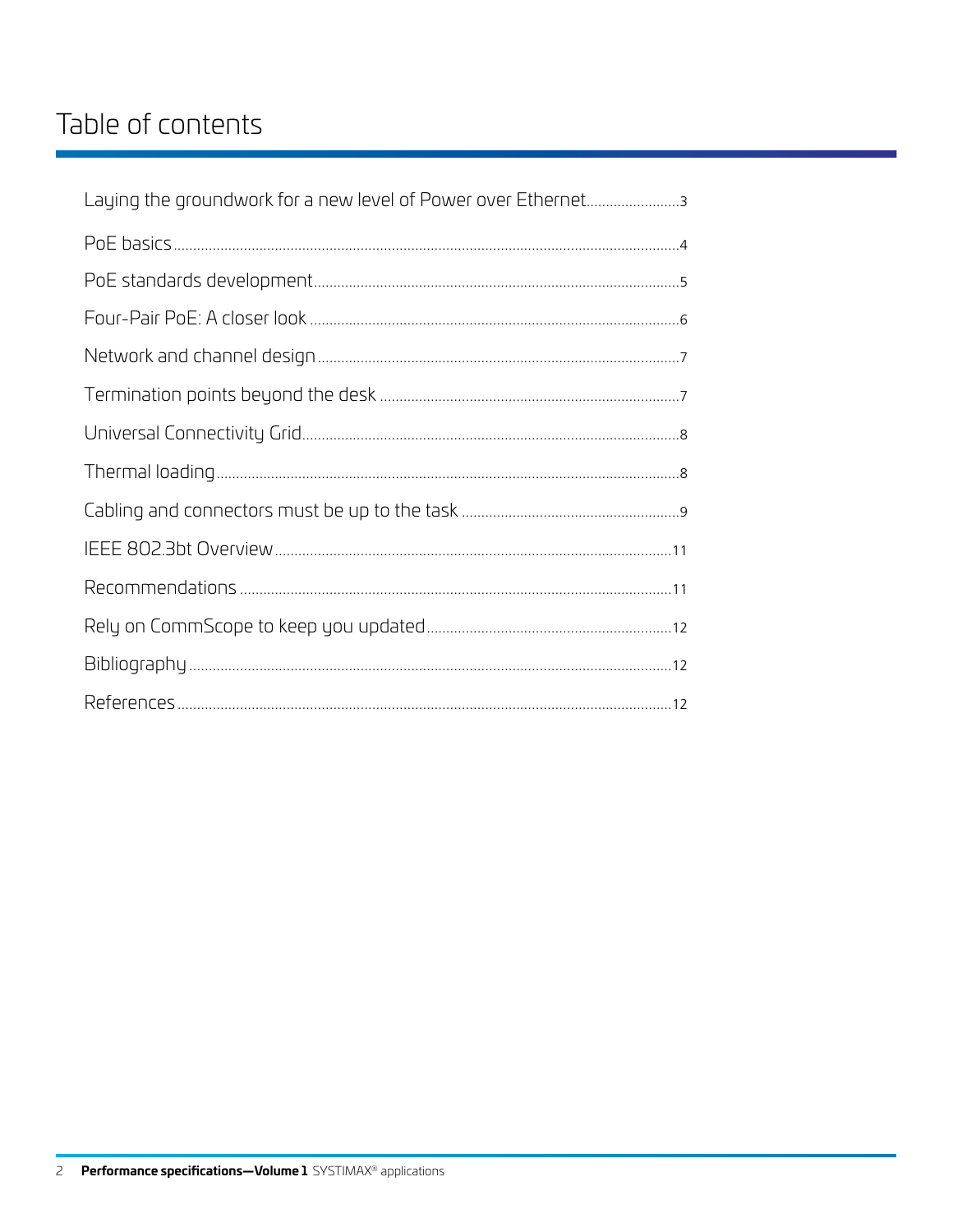### Laying the groundwork for a new level of Power over Ethernet

Enterprise networks continue to expand, growing more versatile and complex. Devices once considered peripherals—wireless access points (WAPs), security network cameras, building automation and control systems, and voice-over-IP (VoIP) phones—are now important network assets. As more devices are added, the cabling infrastructure needed to support them grows, and the option to power them over structured cabling becomes more attractive.

Over the past decade, Power over Ethernet (PoE) has emerged as a key powering strategy, allowing network managers, installers, and integrators to use structured cabling to provide both power and data to many of their network devices. The original PoE standard—IEEE 802.3af, adopted by the IEEE PoE Task Force in 2003—limited the technology to devices requiring less than 12.95 watts of power. Less than three years after the first standard was published, growing demand for PoE applications beyond 12.95 watts led to efforts to update it.

The revised PoE standard, IEEE 802.3at—also known as PoE Plus or PoE+—was adopted in 2009 and raised the PoE power supply to 25.5 watts. Since then, the industry's interest in, and demand for, higher power PoE solutions has continued to snowball. The next step in the evolution of PoE was the approval of IEEE 802.3bt in 2018. Also known as 4-Pair PoE or simply 4PPoE, its objective is to provide at least 71.3 watts of power to PoE-enabled devices, assuming a 100-meter channel. The evolution of remote powering is illustrated in Figure 1.



Figure 1: The evolution of remote powering technology

CommScope has made significant contributions to the standardization efforts in IEEE as well as in the relevant cabling standard groups in TIA, ISO/IEC and CENELEC. In characterizing our cabling systems' performance with increasing current levels, we have done comprehensive testing and modeling and have shared this work with the standards groups above.

This white paper provides a brief overview of the PoE technology's standardization efforts and key guidelines and recommendations intended to ensure that the cabling infrastructure is capable of supporting the PoE evolution.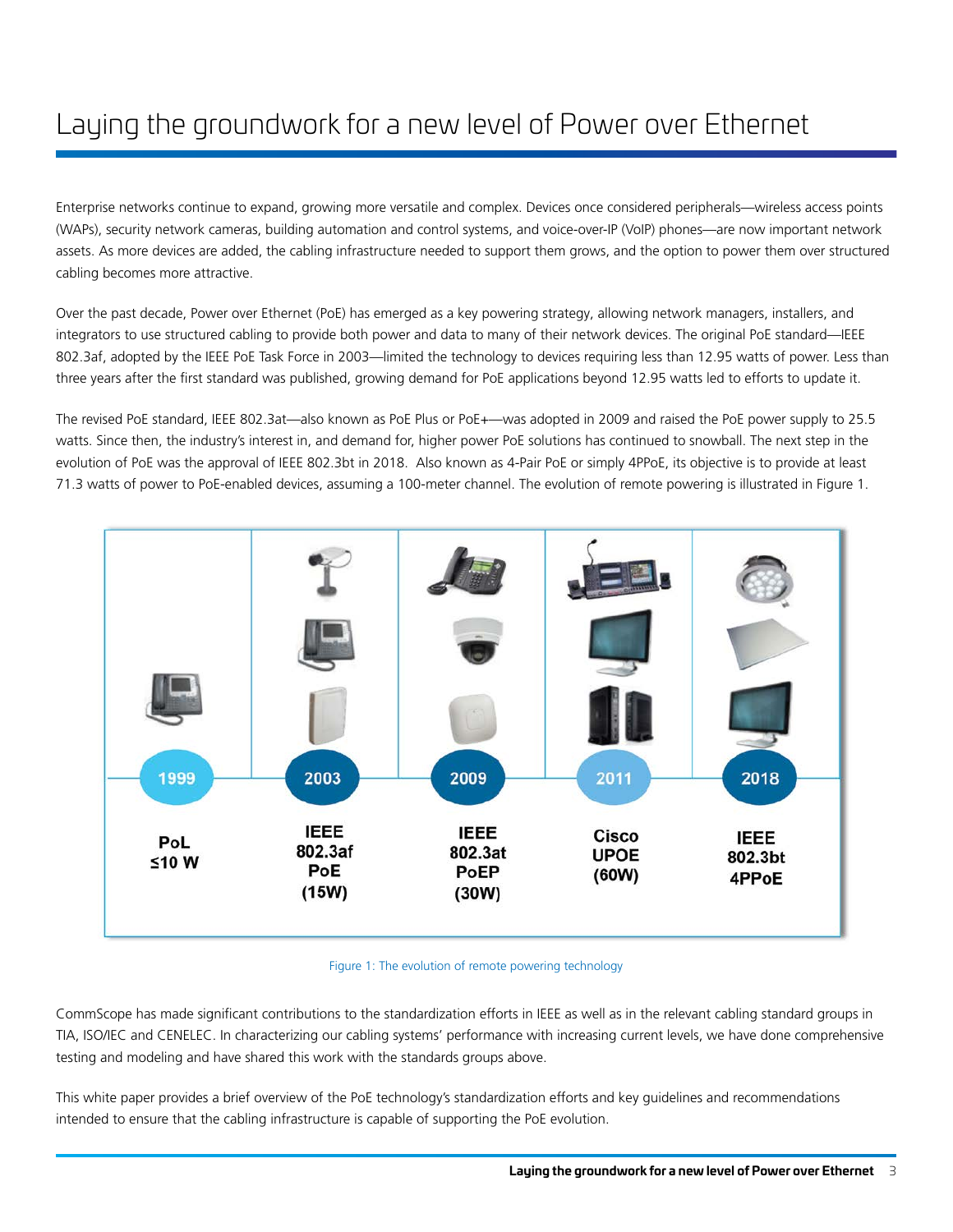### PoE basics

PoE describes a system to safely transmit electrical power—along with data—to remote devices over standard Category 3 and higher Category cabling. PoE is designed so Ethernet data and power signals do not interfere with each other, thereby enabling simultaneous transmission without signal disruption.

PoE works by converting the mains power supply into a low-voltage supply, then transmitting the power over structured cabling to PoEenabled devices. Some power dissipation is inevitable. For example, systems meeting the PoE 802.3af-2003 standard introduce 15.4 watts of power on the cabling, but only 12.95 watts can be expected to be received by the powered device.

The PoE system consists of the power sourcing equipment (PSE), which supplies the power, and the powered device (PD), which receives the power. PSEs are typically designed as end-span or mid-span power supplies. The end-span PSE is typically built into an Ethernet switch port, with an estimated 100 million PoE-enabled ports shipping annually<sup>1</sup>. As the name suggests, the end-span PSE, illustrated in Figure 2, resides at the LAN endpoint opposite the PD.



Figure 2: Power supplied from LAN equipment with end-span PSE

A mid-span PSE, located between the Ethernet switch and the PD, injects power that is fed to the PD without disrupting the data signals. For this reason, mid-spans are commonly referred to as PoE injectors. A mid-span PSE can be used as a standalone power source, as shown in Figure 3.



#### Figure 3: Power supplied from mid-span PSE

The PDs are at the receiving end of the PoE distribution system and operate on low-voltage direct current (dc). Many PDs also feature an integrated PoE splitter, which separates the power and data signals for redistribution to other devices.

When used in VoIP, wireless LAN and IP security applications, a PoE system can save up to 50 percent of the overall installation costs by eliminating the need to install separate electrical wiring and power outlets<sup>2</sup>. With the uninterruptable power supply (UPS) integrated into most LANs, PoE systems using end-span PSEs also provide continuous operation in case of a power failure.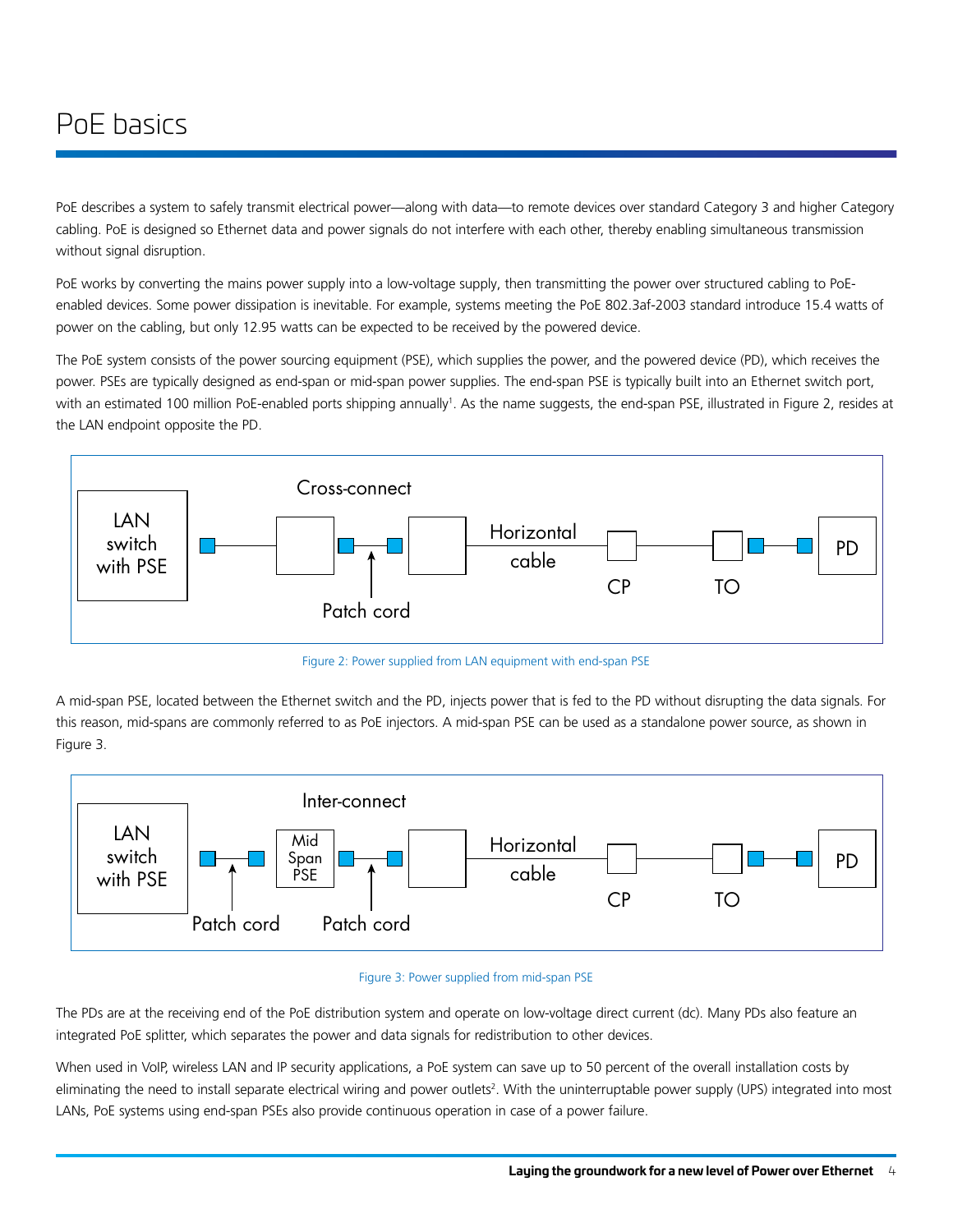## PoE standards development

| <b>PARAMETER</b>                                        | POE (802.3AF) | <b>POE PLUS (802.3AT)</b> | 4-PAIR POE (802.3BT) |
|---------------------------------------------------------|---------------|---------------------------|----------------------|
| PSE Power (W)                                           | 15.4          | 30                        | 90                   |
| PD Power (W) (assuming 100-meter channel)               | 12.95         | 25.5                      | 71.3                 |
| Current (mAdc)                                          | 350           | 600                       | 1920                 |
| Pairs used                                              | 2-pr          | 2-pr                      | 4-pr                 |
| DC loop resistence per conductor ( $\Omega$ /100-meter) | 40            | 25                        | 25                   |
| Year standardized                                       | 2003          | 2009                      | 2018                 |

#### Figure 4: Comparison of existing and proposed PoE standards

The original IEEE 802.3af-2003 standard, adopted in 2003, provides up to 15.4 watts of dc power at the PSE and uses two of the four twisted pairs in the structured cabling. Because some power is dissipated in the cabling, only 12.95 watts are assured to be available at the PD. This amount is enough to power a wide variety of network devices, including VoIP phones, simple networked security cameras, WAPs, digital clocks, as well as building and access control devices. The IEEE standard for PoE Plus—IEEE 802.3at, ratified in 2009—permits the PSE to supply up to 30 watts of dc average power and the PDs to receive up to 25.5 watts of dc average power over two pairs.

The breadth of existing devices utilizing PoE has driven suppliers to demand more from the underlying infrastructure so that other PoE devices can be created. The new infrastructure must deliver more power while increasing efficiency. With some devices, such as IEEE 802.11ac WAPs, expected to exceed gigabit Ethernet capabilities, the standards will also need to adapt to allow for PoE on higher bandwidth links, such as 2.5GBASE-T, 5GBASE-T and 10GBASE-T.

| <b>INDUSTRY</b>     | <b>APPLICATION</b>                                  | <b>TYPICAL POWER CONSUMPTION</b> |
|---------------------|-----------------------------------------------------|----------------------------------|
| Healthcare          | Nurse call systems                                  | 50 W                             |
| Retail              | Point-of-sale devices                               | 30-60 W                          |
| Banking/financial   | IP turrets                                          | 45 W                             |
| Building management | Variable air volume controllers, access controllers | 40-50 W                          |
| Enterprise IT       | Thin clients, virtual desktop terminals             | 50 W                             |
| Enterprise IT       | Multichannel wireless APs                           | $>30$ W                          |
| Enterprise          | Digital signage                                     | >30 W≥85 W                       |
| Hospitality         | PoE switches                                        | 45-60 W                          |
| Premises security   | Pan, tilt and zoom cameras                          | 30-60 W                          |
| Industrial          | Industrial brushless drives, motor control          | $>30$ W                          |
| Enterprise          | LED lighting                                        | 6-60 W                           |

#### Figure 5: New and emerging PoE applications

As is often the case, market requirements move faster than standards can be created. In 2009, a new generation of PoE-enabled devices, requiring power beyond the 25.5-watt limits of PoE Plus, is available. Figure 5 lists some of the industries and applications that could immediately benefit from higher-power PoE standards. In response to the demand, an IEEE 802.3 study group was formed to consider standardizing PoE over all four pairs in balanced twisted-pair cabling and was subsequently approved as a task force.

The IEEE 802.3bt Task Force was charged with creating a four-pair PoE standard that will supply at least 71.3 watts to a powered device while improving the efficiency of power delivery. The new standard includes a pair-to-pair resistance unbalance specification of approximately 7 percent, which should allow the use of most of the installed base of Category 5e and better cabling.

The standard merges the existing solutions from several manufacturers (which today may or may not follow) into a standards-based implementation. These manufacturers are already offering solutions with higher capacity power to support emerging applications that need extra power today. Examples include Cisco's Universal PoE (UPoE), which extends the IEEE 802.3 PoE+ standard to 60 watts per port.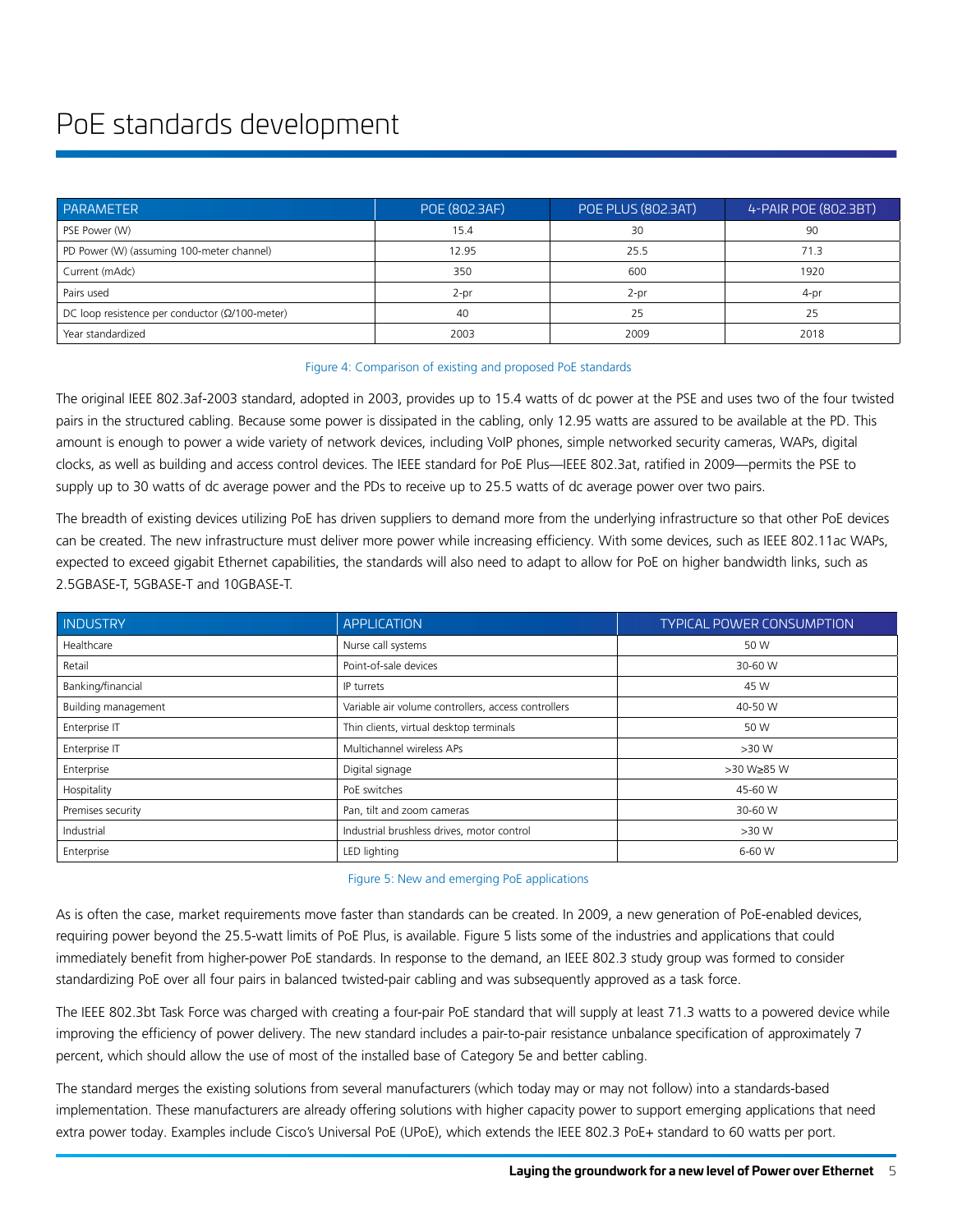### Four-Pair PoE: A closer look

The IEEE 802.3bt standard allows device manufacturers to create solutions that deliver more power while increasing efficiency and providing support for 2.5-, 5- and 10-Gigabits-per-second (Gbps) connections. Figure 6 illustrates a PoE system as depicted in the IEEE 802.3at 2009 standard. When used for PoE Plus, either Alternative A or Alternative B may be used to deliver power over two pairs of wires. The IEEE 802.3bt standard, however, will enable the simultaneous use of both Alternative A and Alternative B, essentially doubling the amount of available power. Four-pair PoE also reduces the amount of power dissipated along the cabling, enabling network operators to curb power losses by as much as 50 percent compared to two-pair PoE solutions, regardless of the type of cabling used.<sup>3</sup>



Figure 6: Alternative A and Alternative B designs for use with end-span PSE, according to IEEE 802.3at-2009

In determining whether a four-pair PoE network makes sense for a given installation, network managers should consider a wide number of variables. These include the overall network and channel requirements, effects on thermal and capacity limitations, and cabling and deployment strategies.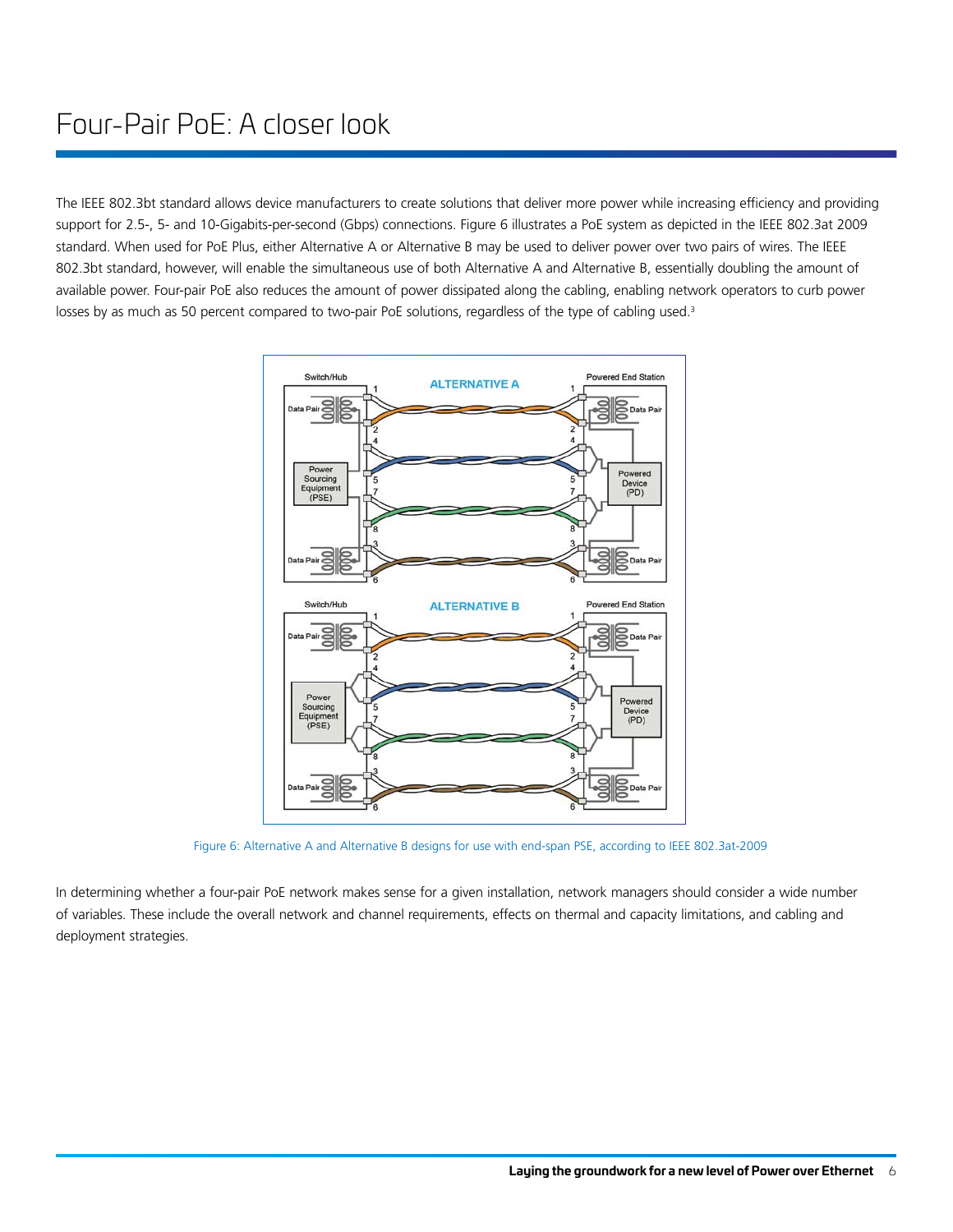The network and channel design considerations for four-pair PoE will be the same as existing design considerations for PoE and PoE+. With regard to channel topology, the four-pair PoE standard addresses power distribution to PDs via existing cabling types that have up to four twisted pairs and are up to 100 meters in length. For detailed information regarding the various topologies for supporting four-pair PoE, refer to ISO/IEC 11801 Generic Cabling for Customer Premises, ANSI/TIA-568-C.2 Balanced Twisted-pair Telecommunications Cabling and Component Standard, and the CENELEC EN 50173 series of Information Technology Generic Cabling Systems.

According to the current scope of the four-pair PoE discussion, all cabling must, at minimum, meet the performance requirements for Category 5e cabling over a 100-meter channel, including a worst-case scenario of four connections.

It should be noted that Category 5e cabling only provides the minimum level of performance required. Therefore, it is recommended to use Category 6 or Category 6A cabling—preferably, solutions such as CommScope's GigaSPEED® XL or GigaSPEED X10D that have been tested for compliance to the corresponding category or Class per ANSI/TIA-568 and ISO/IEC 11801, and CENELEC EN 50173 series of standards.

The ISO/IEC 14763-2, ISO/IEC TR 29125, CENELEC TR 50174-99-1 and the TIA-TSB-184-A cabling installation standards recommend cable bundles with 24 cables or less to allow for worst case conditions regarding conductor gauge, powering and installation conditions.

### Termination points beyond the desk

In a typical office environment, most cabling termination points are located in work areas and near end-user desk locations. As their ability to provide more power increases, PoE devices are not only becoming more common, they are also becoming more varied in their applications.

Today's PoE-enabled devices include motorized surveillance cameras, video phones, HD displays, and low-powered intelligent building devices like controllers, sensors, and actuators. Consider the placement of some of the following PoE applications.

- · Retail outlet points of service (POS)
- · Video conferencing and hospitality locations
- · IP security cameras for monitoring secure areas
- · Access control readers
- · Building controllers and sensors
- · Digital signage
- · Multichannel wireless APs
- · LED lighting



Figure 7: Zone cabling using consolidation points

These devices may or may not connect to the traditional wall-mounted, desk-side telecommunications outlet (TO). Increasingly, the connection points for these devices will be found in the ceiling, next to doors or entrances, in prominent wall locations, and outside and/or in remote corners of the building. These nonconventional outlet locations present new and different challenges, such as the need for additional cabling capacity, routing access, and special requirements for fire-rated and/or plenum-rated components. Addressing these issues requires pre-installation planning to ensure balanced twisted-pair cabling is available for all locations needing PoE.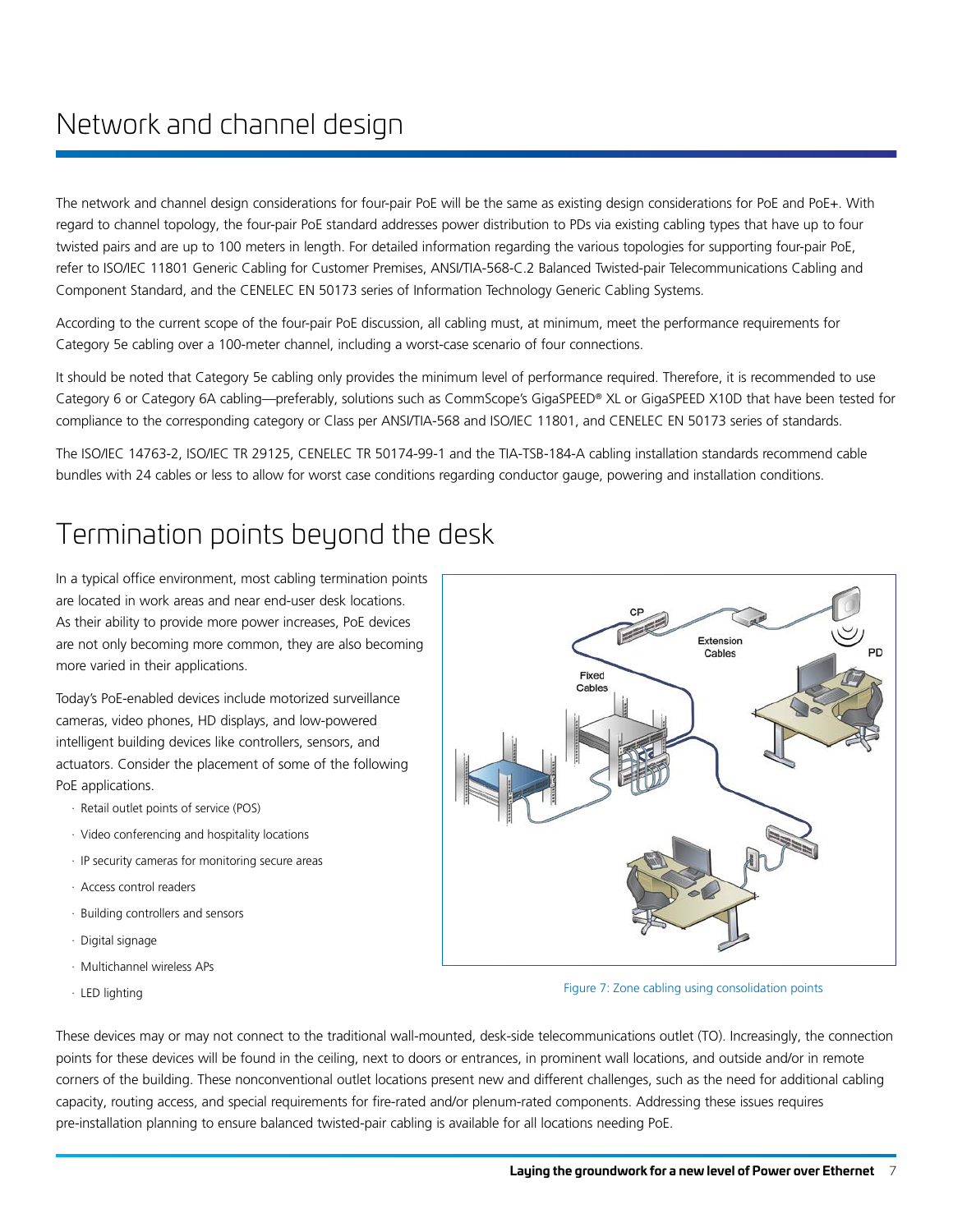### Universal Connectivity Grid

In a traditional network cabling topology, TOs used for PoE are directly connected via horizontal cables to the patch panel in the floor's telecommunications room. For many installations involving four-pair PoE, especially new installations, a cabling approach known as the Universal Connectivity Grid<sup>4</sup> (UCG) can provide easier cable routing and greater flexibility. With the UCG design concepts, the ability to easily accommodate moves, adds and changes by simply connecting the PD to a zone distributor saves labor and materials, lowering initial CapEx installation costs and ongoing OpEx.

The TIA-862-B, CENELEC EN 50173-6 and the ISO/IEC draft 11801-6 standards describe a similar design concept. They both focus on non-user-specific applications, many of which use PoE.

The UCG model, as shown in Figure 7, uses cable runs from the equipment room to specific "building zones." A consolidation point (CP) within each zone allows fixed cabling to be installed up to the CP; drop cabling then runs from the CP to the TO for each PD. This approach provides additional flexibility in cabling from the CP to the first TO in each cell, as well as providing spare capacity for additional TOs as needed.

Ideal for new installations, this strategy can also be helpful during retrofit installations, where well-placed consolidation points allow long runs of cabling bundles from the telecommunications room to be fixed into difficult pathways. Once the fixed cabling is in place, installers have more flexibility in running and changing extension cable from the CP to the TO serving the PDs for data and intelligent building equipment.

### Thermal loading



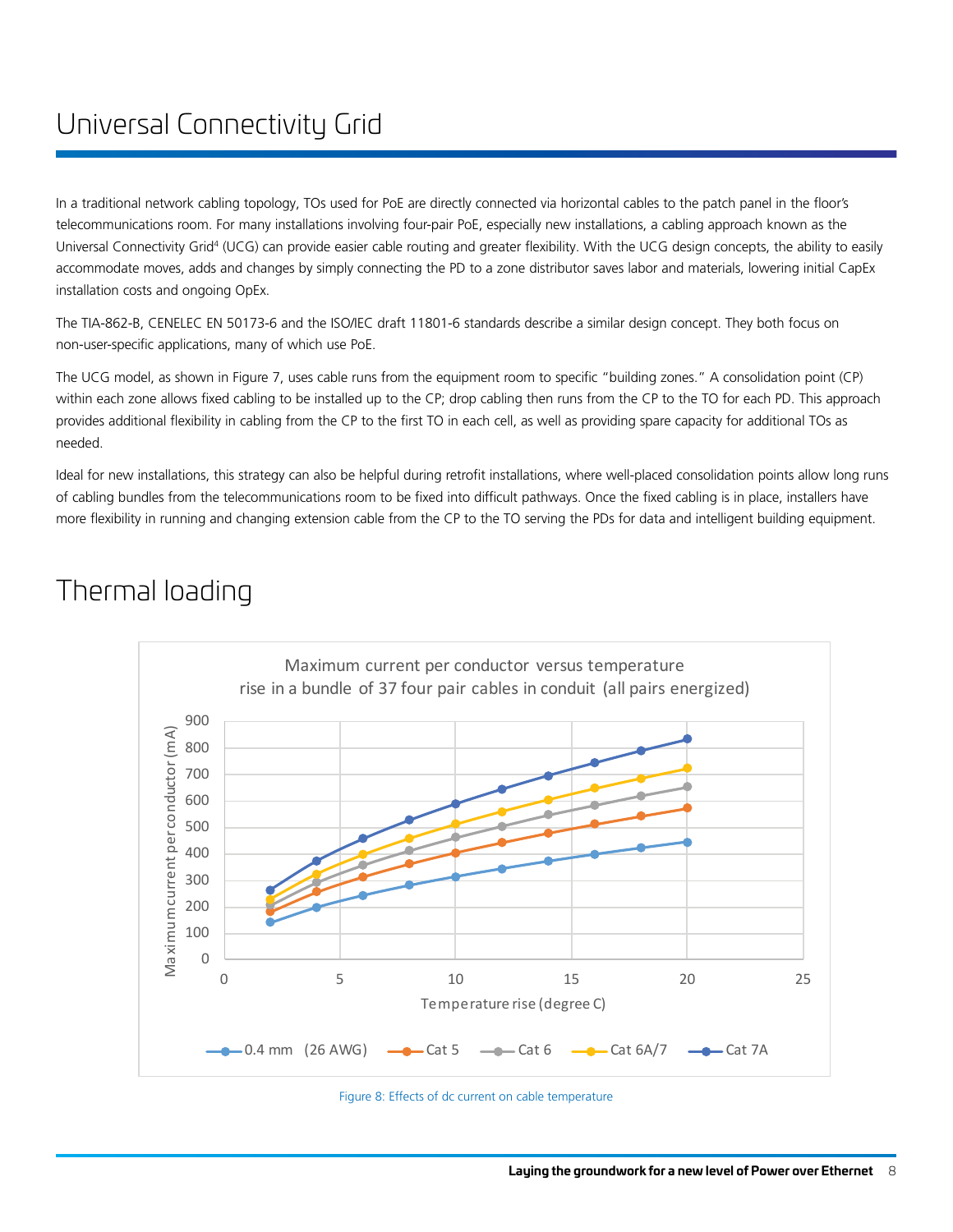In order to minimize cooling costs and maximize the usable lifespan of the cabling infrastructure, it is important to take into account the thermal load on the cabling. When remote power is applied to balanced cabling, the temperature of the cabling will rise due to heat generation in the copper conductors. Figure 8 illustrates the worst-case relationship between current, expressed in milliamps, and the thermal load on wire pairs of varying categories within a 37-cable bundle.

The IEEE 802.3bt four-pair PoE standard assumes a maximum temperature rise of 10 degrees Celsius when all four pairs are energized. For cabling with an operational temperature range of -20 degrees Celsius to 60 degrees Celsius, the ambient temperature should not exceed 50 degrees Celsius. Using a higher category cable with lower dc resistance and improved heat dissipation can help reduce the rise in temperature.

Consequently, CommScope recommends Category 6A cabling for four-pair PoE applications. Because increased thermal loading can also increase insertion loss, the maximum cable length should be de-rated for higher temperatures, per ANSI/TIA-568-C.2 Balanced Twisted-pair Telecommunications Cabling and Component Standard, or alternatively the ISO/IEC 11801 or CENELEC EN 50173 series standards.

#### Cabling and connectors must be up to the task

Consideration must also be given to the continuous current handling capability of the connecting hardware and outlet connector. The maximum continuous output current from the PSE under normal mode—over one pair or 480 milliamps (mA) dc per conductor—is 1920 mA dc. This represents the maximum allowable current for the 802.3bt standard. The connecting hardware and telecommunications outlet connector should be able to handle this current. CommScope cabling solutions meet or exceed this requirement.

Additionally, CommScope cabling systems are guaranteed to support all the implementations defined in all of the IEEE PoE standards. Although not standardized, Cisco's UPoE implementation is also supported. IEEE 802.3 PoE and Cisco's UPoE are covered by the CommScope Extended Product Warranty and Application Assurance Program, when deployed in a certified CommScope installation that meets the relevant design and installation guidelines.

If connectors are unplugged under load, an inductive current is created within the connector that may spark at one or more contact surfaces, causing the surfaces to corrode. The applicable test standard is IEC 60512-99-001. CommScope has carried out extensive testing on its connectors and connecting hardware using current level beyond the present standard. This is shown in Figure 9.



Figure 9: CommScope connector/connecting hardware test current level comparison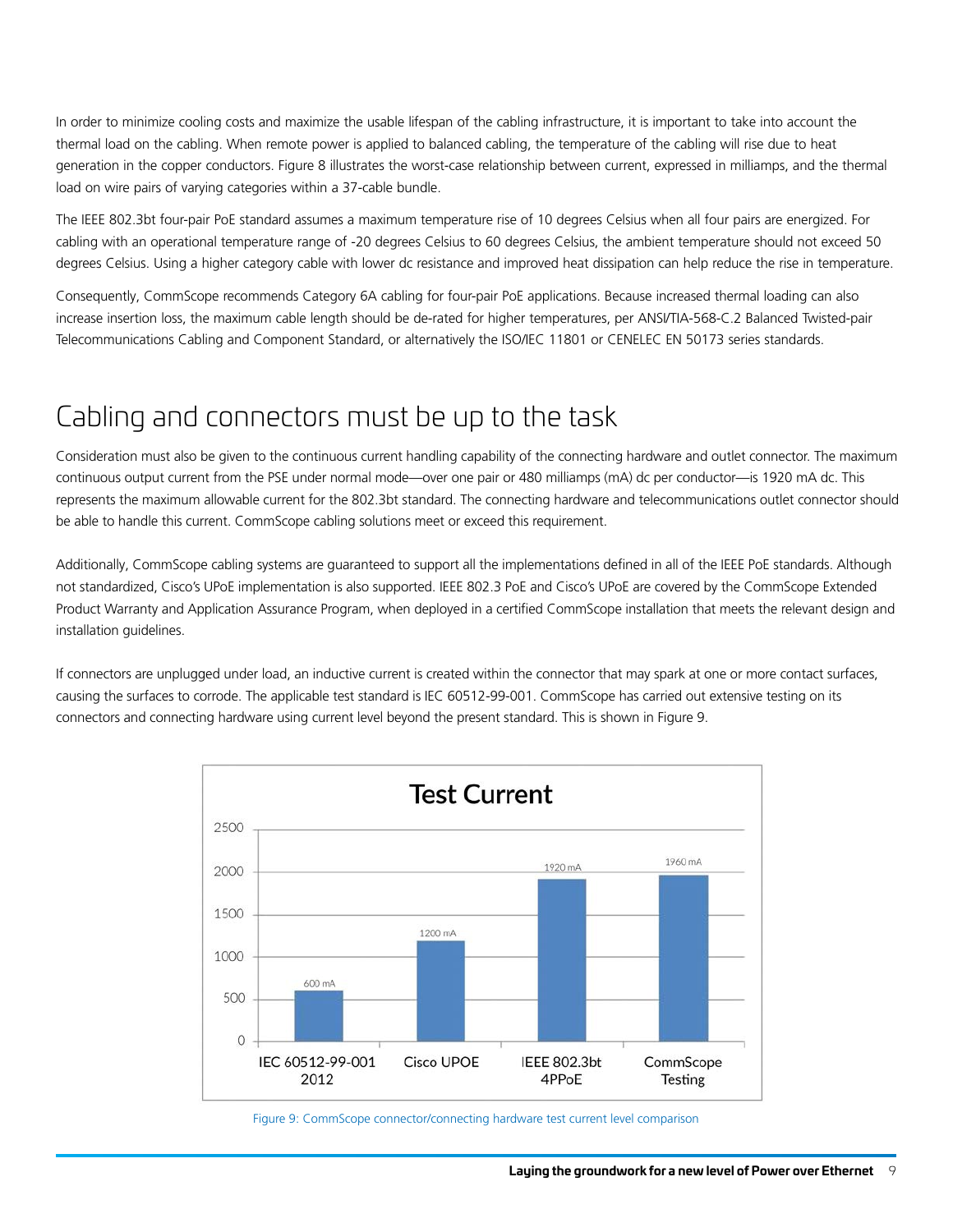Figure 10 shows an example of the arcing and contact areas for CommScope MGS600 connector with an applied current of 1960 mA. Based on CommScope's lead-frame design shown in Figure 11, the arcing area is far away from the contact area and the arcing will not affect the critical contact area. Hence, CommScope outlets can reliably support the IEEE 802.3bt 4PPoE applications.



Figure 10: Arcing and contact areas for CommScope MGS600 connector (Applied current = 1960 mA)



#### CommScope MGS600 Plug and Jack Contact Points

Figure 11: CommScope lead-frame design showing contact points between plug and jack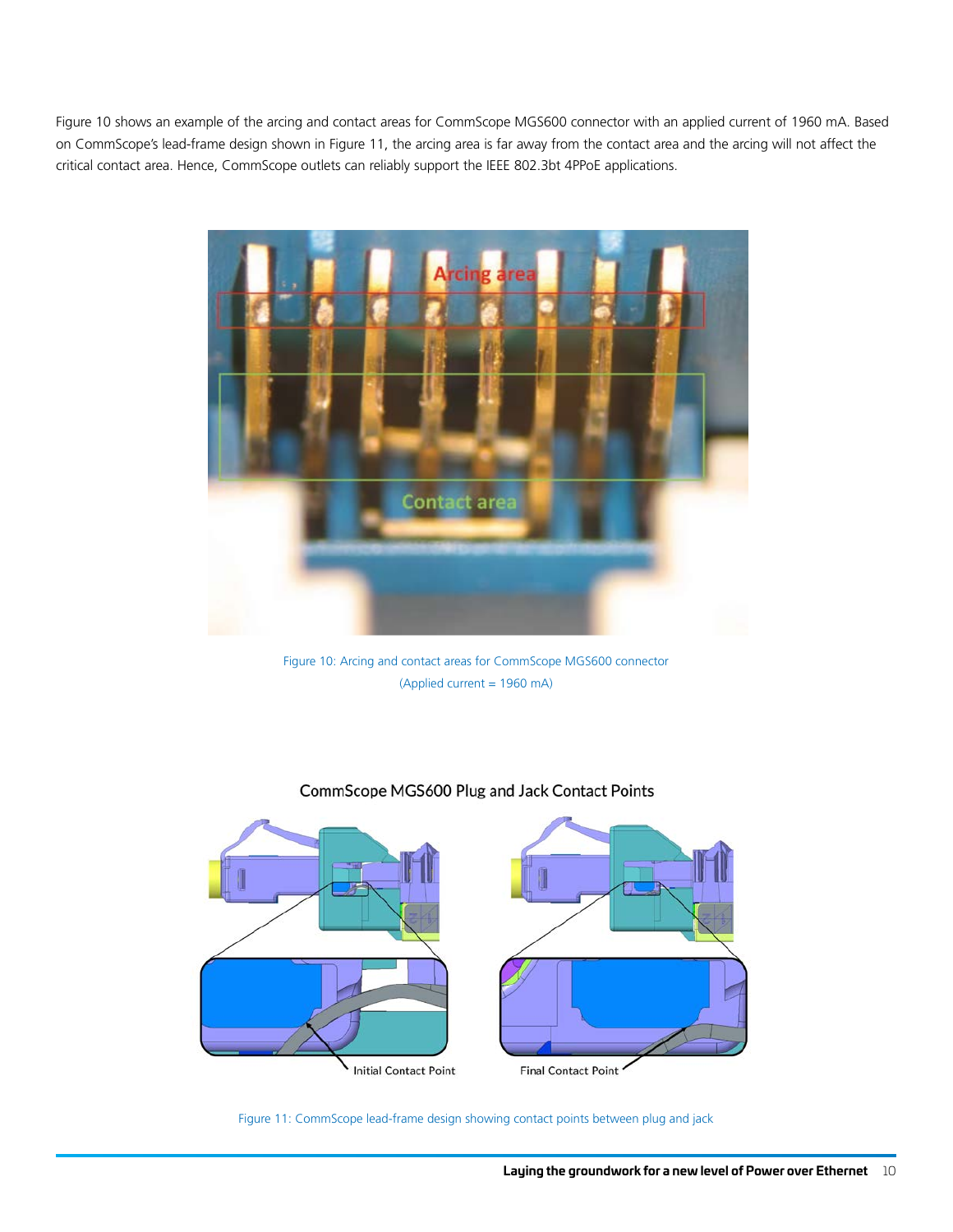### IEEE 802.3bt Overview

The IEEE 802.3bt study group began work in May 2013 with one of the objectives being to maximize the usage of the installed base of cabling and minimize the changes to the existing PoE standard in order to maintain backward compatibility. The objectives were expanded over time and include:

- · Use of all four pairs of balanced twisted-pair cabling
- · Operation with 10 Mb/s, 100 Mb/s, 1G, 2.5G, 5G and 10GBASE-T with delivery of at least 49 watts to the PD
- · Compliance to ISO/IEC 60950 regarding separated or safety extra low voltage (SELV) circuits
- · Support for Category 5e cabling or higher

The four-pair PoE standard met the five key criteria defined by IEEE as follows:

1. Broad market potential—PoE market analysts estimate the size of the market today at 100 million powered devices worldwide.

2. Compatibility—All enhancements to existing PoE standards will be compatible with 10BASE-T, 100BASE-TX, 1000BASE-T and 10GBASE-T with no changes to these interfaces.

3. Distinct identity—IEEE 802.3bt will specify the use of all four unused pairs. The information exchanged between the PSE and PDs will allow for enhanced power management capabilities. As a result, the new standard will address the need for higher power and more efficient power delivery systems.

4. Technical feasibility—Four-pair PoE has been successfully tested and reliably used for years. Numerous system and silicon vendors are currently using proprietary technologies to manufacture PoE products that exceed the current 25.5-watt limit.

5. Economic feasibility—Utilizing unused wire pairs to carry power increases efficiency and power delivery at no additional cabling cost. Demonstrated PoE installation costs are also typically much lower than traditional methods involving separate power distribution systems.

The IEEE 802.3bt Task Force approved the standard in September 2018.

#### Recommendations

CommScope recommends the following to allow additional margin and flexibility for four-pair PoE:

Category 6A cabling—To improve thermal performance and energy efficiency while minimizing the cost of moves, adds, changes and upgrades CommScope recommends running Category 6A cabling to each powered device, preferably using a zone cabling architecture.

Diversity of power delivery—In order to accommodate future capacity upgrades and ensure diversity in power delivery, it is also suggested that network managers plan for at least two runs of Category 6A cabling per powered device to each zone distributor. This will allow each device to be powered from two different zone distributors.

Reliability testing—If connectors are unplugged under load, an inductive current is created within the connector that may spark at one or more contact surfaces, causing the surfaces to corrode. It is recommended that connecting hardware be qualified to support PoE and four-pair PoE applications by using the test schedules in IEC 60512-99-001.